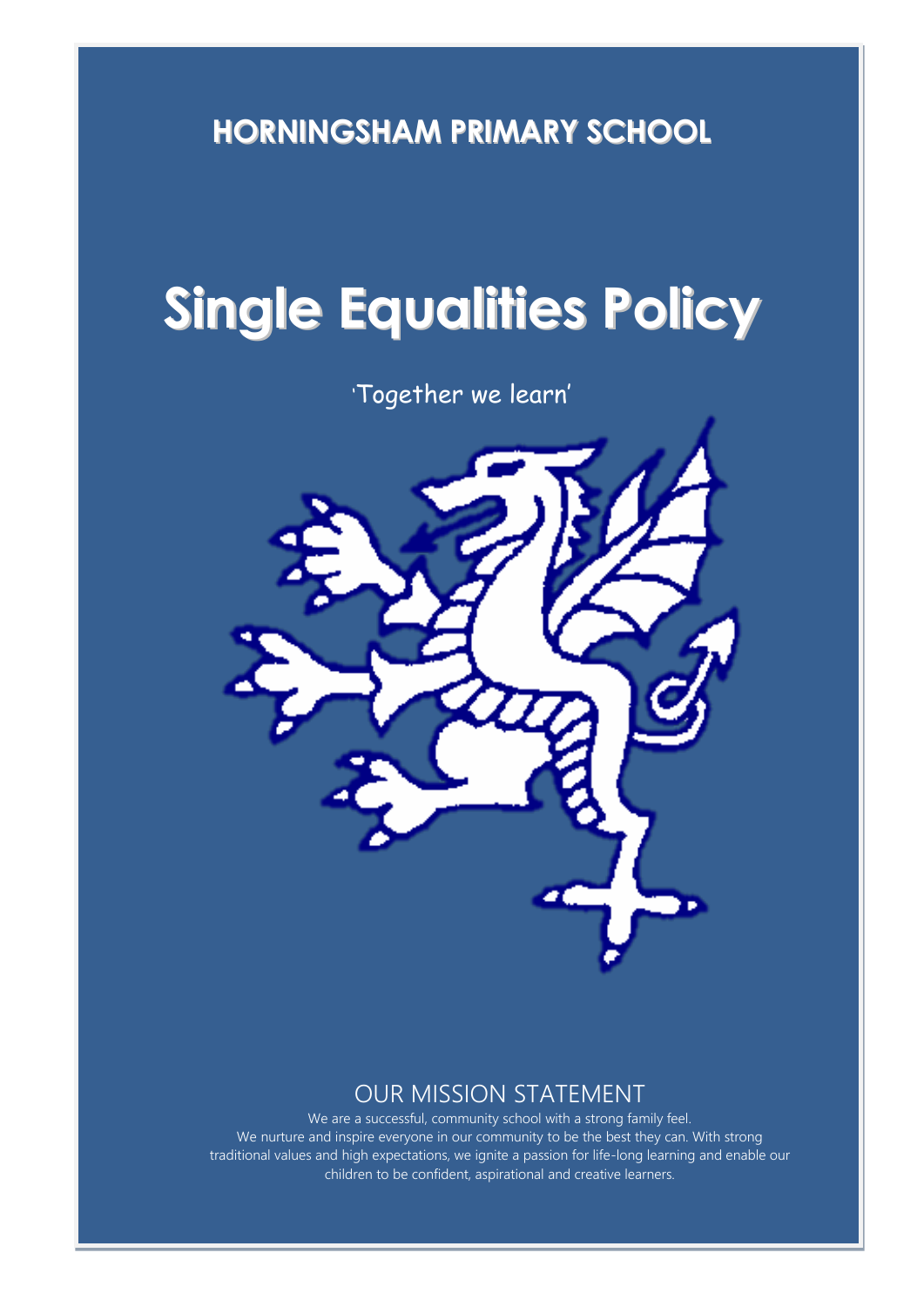# **Legal framework**

**1.** We welcome our duties under the Equality Act 2010 to eliminate discrimination, advance equality of opportunity and foster good relations in relation to disability, ethnicity, sex (gender), religion/belief, sexual orientation, gender identity (and as relevant, pregnancy/ maternity, and in relation to employment; age and marriage/civil partnership).

**2.** We recognise and act on all opportunities to promote community cohesion.

**3.** We recognise that these duties and intentions reflect international human rights standards as expressed in the UN Convention on the Rights of the Child, the UN Convention on the Rights of People with Disabilities, and the Human Rights Act 1998.

# **Guiding principles**

**4.** In fulfilling the legal obligations and our intentions cited above, we are guided by **nine principles**:

#### **Principle 1: All learners are of equal value.**

We see all learners and potential learners, and their parents and carers, as of equal value:

- whether or not they are disabled
- whatever their ethnicity, culture, national origin or national status
- whatever their sex (gender)
- whatever their gender identity
- whatever their religious or non-religious affiliation or faith background
- whatever their sexual orientation

#### **Principle 2: We recognise and respect difference.**

Treating people equally (Principle 1 above) does not necessarily involve treating them all the same. Our policies, procedures and activities must not discriminate but must nevertheless take account of differences of life-experience, outlook and background, and in the kinds of prejudice that people may face, in relation to:

- disability, so that reasonable adjustments are made
- ethnicity, so that different cultural backgrounds and experiences of prejudice are recognised
- sex(gender), so that the different needs and experiences of girls and boys, and women and men, are recognised
- religion, belief or faith background
- sexual orientation
- gender identity (and as relevant, pregnancy/maternity, and in relation to employment; age and marriage/civil partnership).

#### **Principle 3: We foster positive attitudes and relationships, and a shared sense of cohesion and belonging.**

We intend that our policies, procedures and activities should promote:

- positive attitudes towards disabled people, good relations between disabled and nondisabled people, and an absence of harassment of disabled people
- positive interaction, good relations and dialogue between groups and communities different from each other in terms of ethnicity, culture, religious affiliation, national origin or national status, and an absence of prejudice-related bullying and incidents
- mutual respect and good relations between boys and girls, and women and men, and an absence of sexual, homophobic, and gender identity based harassment

#### **Principle 4: We observe good equalities practice in staff recruitment, retention and development.**

We ensure that policies and procedures should benefit all employees and potential employees, for example in recruitment and promotion, and in continuing professional development:

- whether or not they are disabled
- whatever their ethnicity, culture, religious affiliation, national origin or national status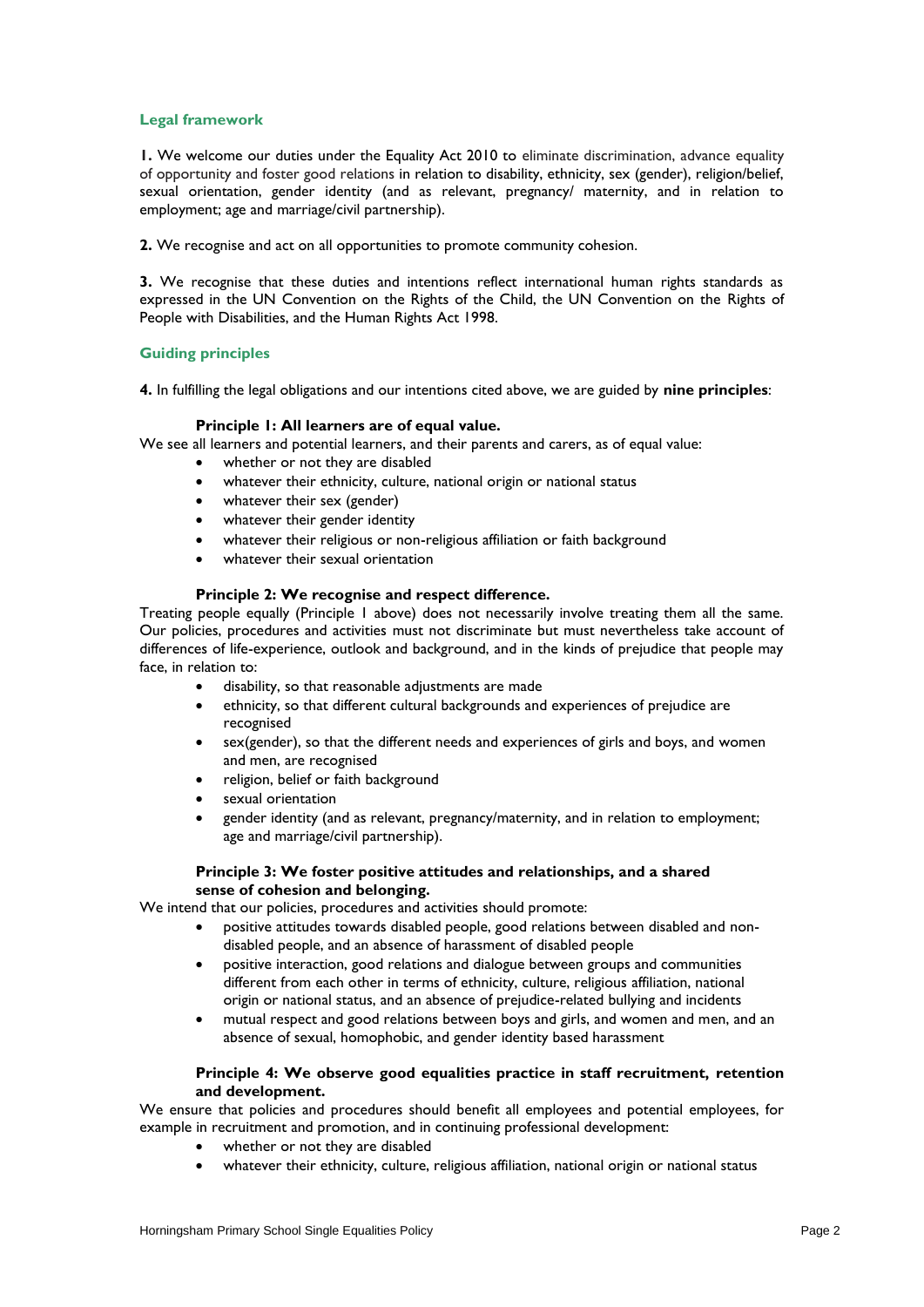- whatever their sex (gender) and sexual orientation
- whatever their gender identity(and as relevant, in respect of pregnancy/maternity, age and marriage/civil partnership).
- **Principle 5: We aim to reduce and remove inequalities and barriers that already exist**

In addition to avoiding or minimising possible negative impacts of our policies, we take opportunities to maximise positive impacts by reducing and removing inequalities and barriers that may already exist in relation to:

- disabled and non-disabled people
- people of different ethnic, cultural and religious backgrounds
- girls and boys, women and men
- sexual orientation
- gender identity (and as relevant, in respect of pregnancy/maternity, and in relation to employment; age and marriage/civil partnership).

#### **Principle 6: We consult and involve widely**

We engage with a range of groups and individuals to ensure that those who are affected by a policy or activity are consulted and involved in the design of new policies, and in the review of existing ones. As appropriate, we consult and involve groups and individuals in relation to:

- disability
- religion/belief
- sexual orientation
- sex (gender)
- gender identity
- ethnicity

# **Principle 7: Society as a whole should benefit**

We intend that our policies and activities should benefit society as a whole, both locally and nationally, by fostering greater social cohesion, and greater participation in public life of all groups and individuals in relation to:

- **e** disability
- religion/belief
- sexual orientation
- sex (gender)
- gender identity
- ethnicity
- age

#### **Principle 8: We base our practices on sound evidence and information**

We maintain and publish **at least annually**, quantitative and qualitative information about our progress towards greater equality in relation to:

- disability
- religion/belief
- sexual orientation
- sex (gender)
- gender identity
- ethnicity

#### **Principle 9: Objectives**

We formulate and publish **at least every four years**, specific and measurable objectives, based on the evidence we have collected and published (principle 8) and the engagement in which we have been involved (principle 7), in relation to:

- disability
- religion/belief
- sexual orientation
- sex (gender)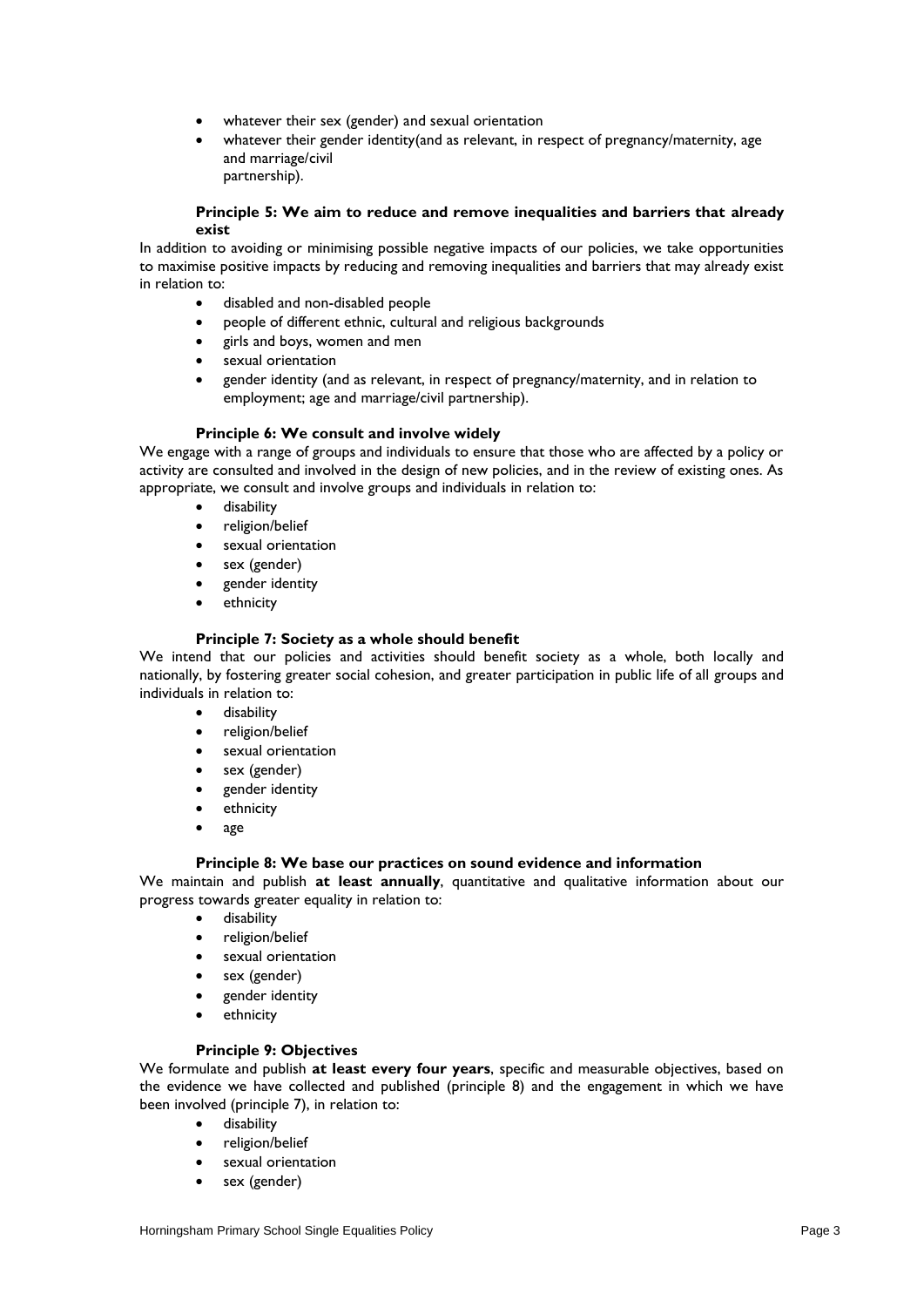- gender identity
- ethnicity

The objectives which we identify take into account national and local priorities and issues, as appropriate.

**5.** We recognise that the actions resulting from a policy statement such as this are what make a difference.

**6.** We revisit our equalities action plan annually within the framework of the overall school improvement plan and processes of self-evaluation.

**7.** We keep our equality objectives under review and report annually on progress towards achieving them.

# **The curriculum**

**8.** We keep each curriculum subject or area under review in order to ensure that teaching and learning reflect the relevant principles set out in paragraph 4 above.

# **Ethos and organisation**

**9.** We ensure the relevant principles listed in paragraph 4 above apply to the full range of our policies and practices, including those that are concerned with:

- pupils' progress, attainment and achievement
- pupils' personal development, welfare and well-being
- teaching styles and strategies
- admissions and attendance
- staff recruitment, retention and professional development
- care, guidance and support
- behaviour, discipline and exclusions
- working in partnership with parents, carers and guardians
- working with the wider community

# **Addressing prejudice and prejudice-related bullying**

**10.** The school is opposed to all forms of prejudice which stand in the way of fulfilling the legal duties referred to in paragraphs 1–3:

- prejudice around disability and special educational needs
- prejudice around racism and xenophobia, including that directed towards religious groups and communities, for example antisemitism and Islamophobia, and those that are directed against Travellers, migrants, refugees and people seeking asylum
- prejudice reflecting sexism and homophobia
- prejudice against gender identity issues

**11.** There is guidance in the staff handbook on how prejudice-related incidents should be identified, assessed, recorded and dealt with.

**12.** We take seriously our obligation to report regularly to the local authority about the numbers, types and seriousness of prejudice-related incidents at our school and how they are addressed.

## **Roles and responsibilities**

**13.** The governing body (or in the case of an academy, the proprietor) is responsible for ensuring that the school complies with legislation, and that this policy and its related procedures and action plans are implemented.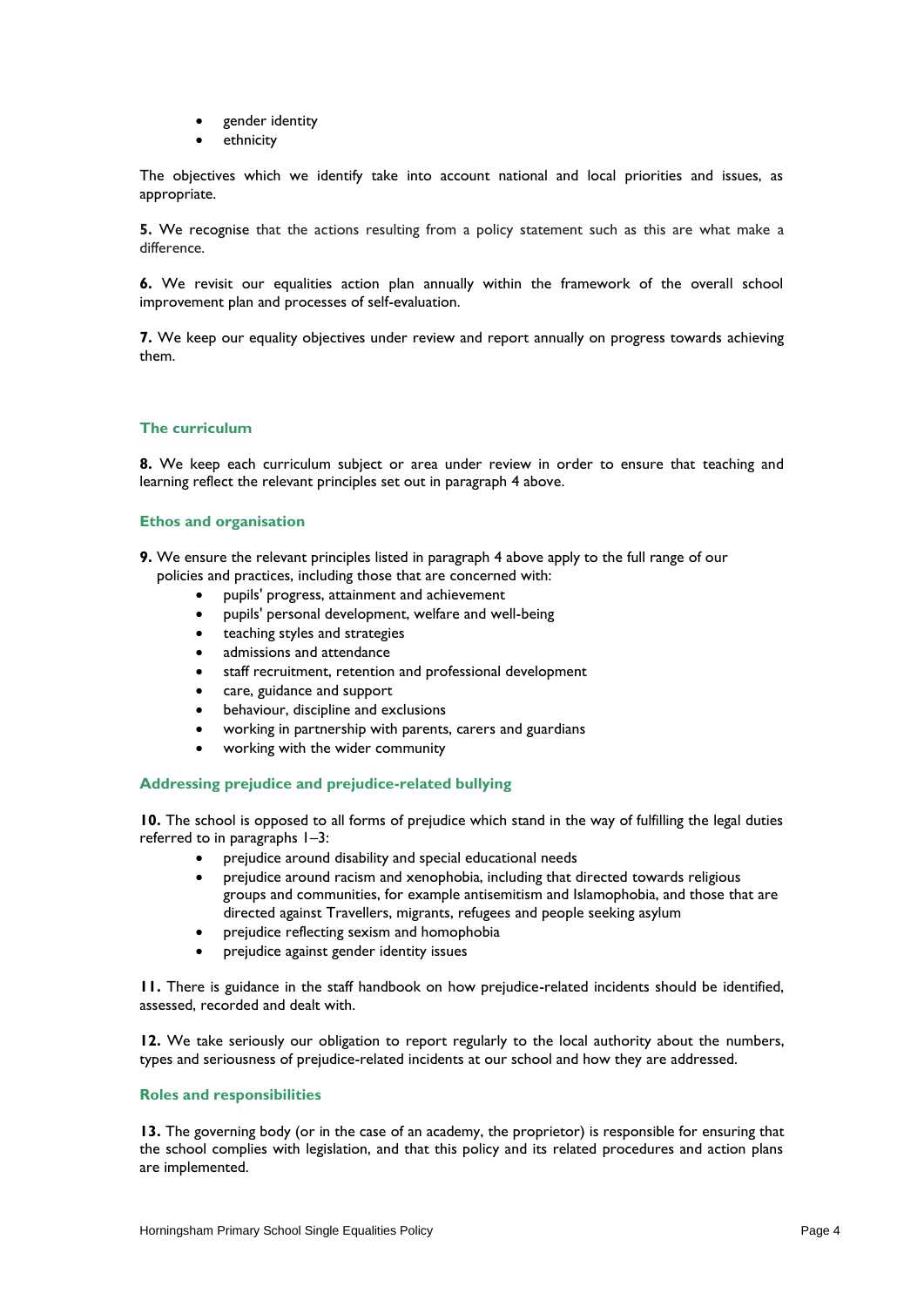**14.** A member of the governing body has a watching brief regarding the implementation of this policy.

**15.** The headteacher is responsible for implementing the policy; for ensuring that all staff are aware of their responsibilities and are given appropriate training and support; and for taking appropriate action in any cases of unlawful discrimination.

**16.** A senior member of staff has day-to-day responsibility for co-ordinating implementation of the policy.

**17.** All staff are expected to:

- promote an inclusive and collaborative ethos in their classroom
- deal with any prejudice-related incidents that may occur
- plan and deliver curricula and lessons that reflect the relevant principles in paragraph 4 above
- support pupils in their class for whom English is an additional language
- keep up-to-date with equalities legislation relevant to their work.

#### **Information and resources**

18. We ensure that the content of this policy is known to all staff and governors and, as appropriate, to all pupils and their parents and carers.

**19.** All staff and governors have access to a selection of resources which discuss and explain concepts of equality, diversity and community cohesion in appropriate detail.

#### **Religious observance**

**20.** We respect the religious beliefs and practice of all staff, pupils and parents, and comply with reasonable requests relating to religious observance and practice.

#### **Staff development and training**

**21.** We ensure that all staff, including support and administrative staff, receive appropriate training and opportunities for professional development, both as individuals and as groups or teams.

# **Breaches of the policy**

**22.** Breaches of this policy will be dealt with in the same ways that breaches of other school policies are dealt with, as determined by the headteacher and governing body.

#### **Monitoring and evaluation**

**23.** We collect, study and use quantitative and qualitative data relating to the implementation of this policy, and make adjustments as appropriate.

**24.** In particular we collect, analyse and use data in relation to achievement, broken down as appropriate according to disabilities and special educational needs; ethnicity, culture, language, religious affiliation, national origin and national status; and gender.

#### **Date approved by the Governing Body:**

#### **Features of this policy:**

The policy contains the following features.

 The term ethnicity is used in preference to race or racial group, on the grounds that it better reflects the intentions and concerns of race relations legislation